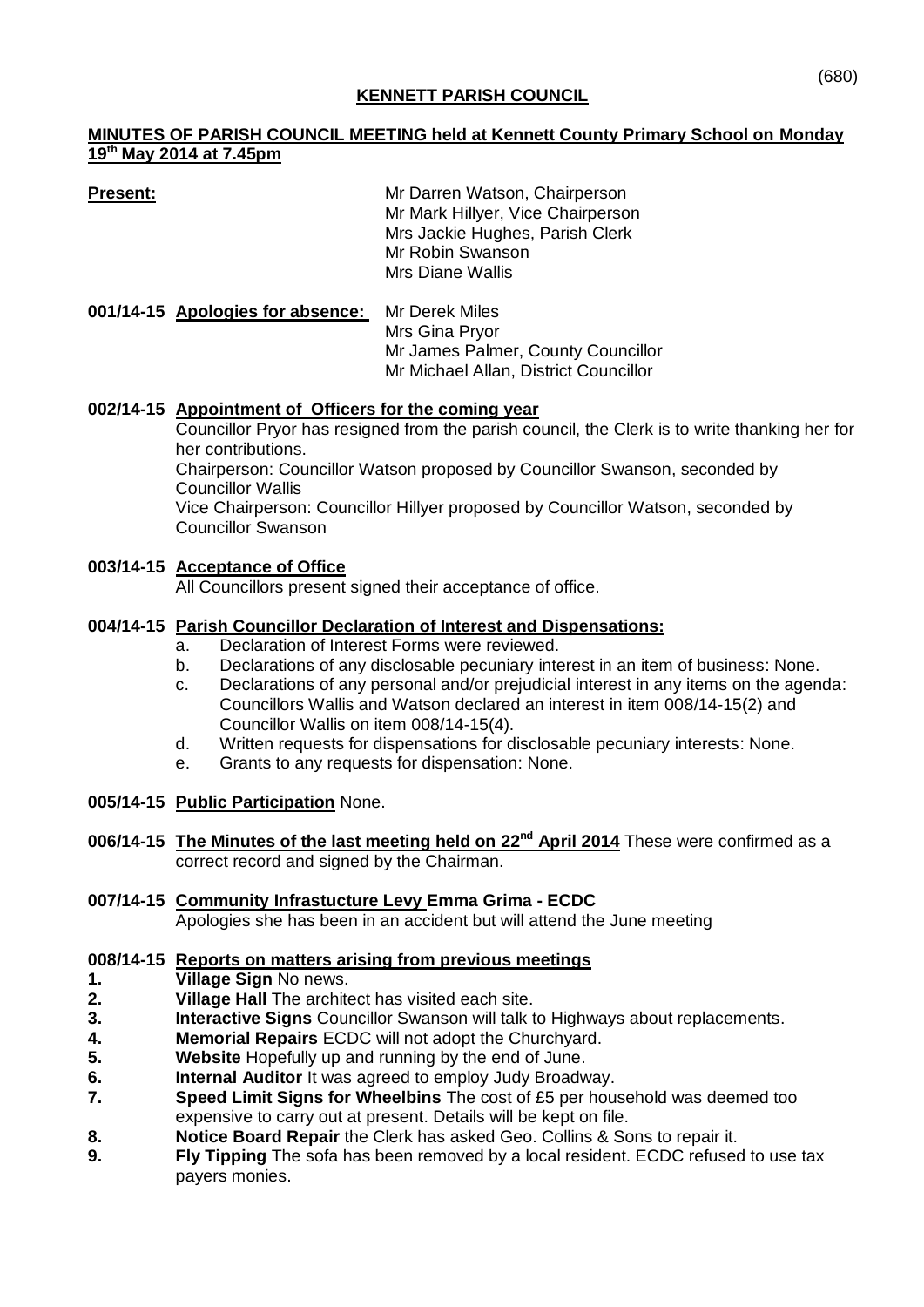**10. Kennett Station** Councillor Palmer has not responded to the request for contacts at Abellio Greater Anglia. Councillor Watson will ask the Line Community for advice at their next meeting.

# **009/14-15 Matters carried over from previous meeting** None.

- **010/14-15 Road Calming** Councillor Swanson will be meeting with Highways in the next two weeks to progress this with solar lighting, it is expected that the work will be completed by late summer. Councillor Swanson will ask Fordham parish council about Highways adoption for maintenance and advice on insurance liability.
- **011/14-15 Kennett School** No news.
- **012/14-15 St Nicholas Church** No news.

# **013/14-15 Reports from County and District Councillors** None

## **014/14-15 Correspondence**

CAB – Scams – We will ask for space in next month's Parish news and include on the website.

CCC – Velo Festival

EACH – Donation request

ECDC – East Cambs Local Plan – The development envelope has been expanded to include employment the areas of Banks Warehouses and Hanson's yard, it was agreed to leave the new boundaries as per ECDC.

D Keyes – Reported an accident on Dane Hill Road. The Clerk is to resend December's letter with a copy of our objection to the landfill quarry together with an invitation to join the parish council.

J Winward – Enquiry regarding rental of paddock land.

## **015/14-15 Planning**

- 1. Notification of Planning Approvals:- None
- 2. Notification of Planning Refusals None
- 3. Notification of Planning Applications:

**E/3000/14/CW** Kennett Hall Farm Quarry, Turnpike Road, Kennett, CB8 7QX Importation of inert waste to restore southern part of quarry to above existing ground level and use of access off Dane Hill Road – Object.

**F/2013/0257/HYB** Land East of Red Lodge; Land South of St Christopher's Primary School (part of Phase 4a Kings Warren); Land South of Village Centre (part of Phase 4a Kings Warren) & Land South East of Herringswell (Parishes Red Lodge & Herringswell) Hybrid application: Outline application - demolition of Hundred Acre Farm and the construction of up to 268 dwellings, new public open space, drainage ditches, associated access, landscaping, infrastructure and ancillary works on land East of Red Lodge and the construction of up to 225 sq, metres of Class A1 retail floorspace on land forming part of Phase 4a Kings Warren. Full application - (Phase A): construction of 106 dwellings (including the relocation of 3 committed dwellings from Phase 4a), new public open spaces, associated access, landscaping, infrastructure and ancillary works on land East of Red Lodge. Restoration of open Breck grassland on land South East of Herringswell – Object.

4. Notification of Planning Withdrawals - None

## **016/14-15 Police and Community** None.

**017/14-15 Publications** Clerks and Councils Direct magazine